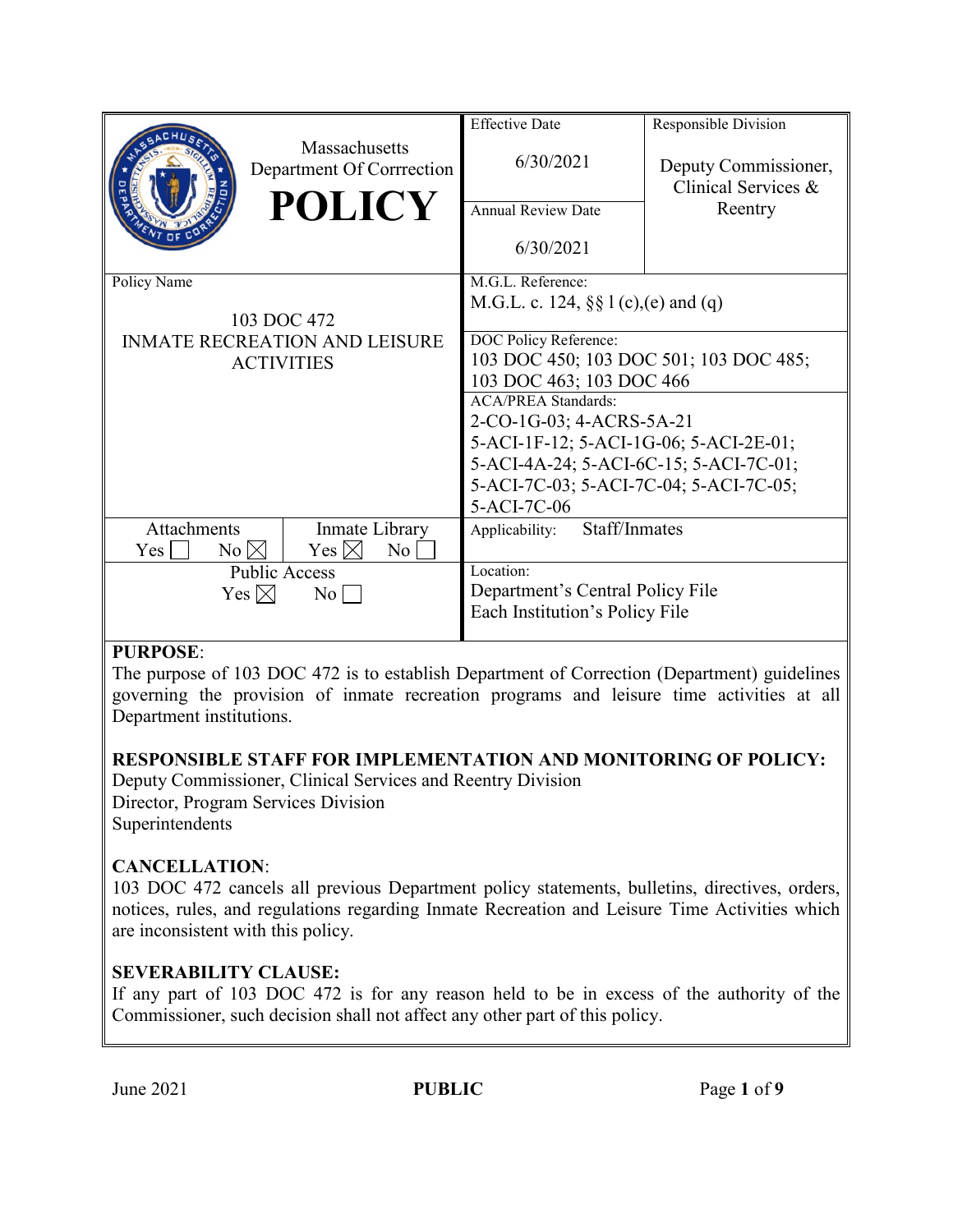# **TABLE OF CONTENTS**

| 472.01 | <b>Institutional Supervision of Recreation Activities</b>                   | 3              |
|--------|-----------------------------------------------------------------------------|----------------|
| 472.02 | Inmate Access to Recreational Programs and Leisure Activities               | 6              |
| 472.03 | Use of Inmate Recreation Assistants                                         | 7              |
| 472.04 | Community Interaction with Inmate Recreation and Leisure Activities         | $\overline{7}$ |
| 472.05 | Application to Pre-Release Facilities and Community Residential<br>Programs | 8              |
| 472.06 | <b>Activity Assessment</b>                                                  | 8              |
| 472.07 | Emergencies                                                                 | 9              |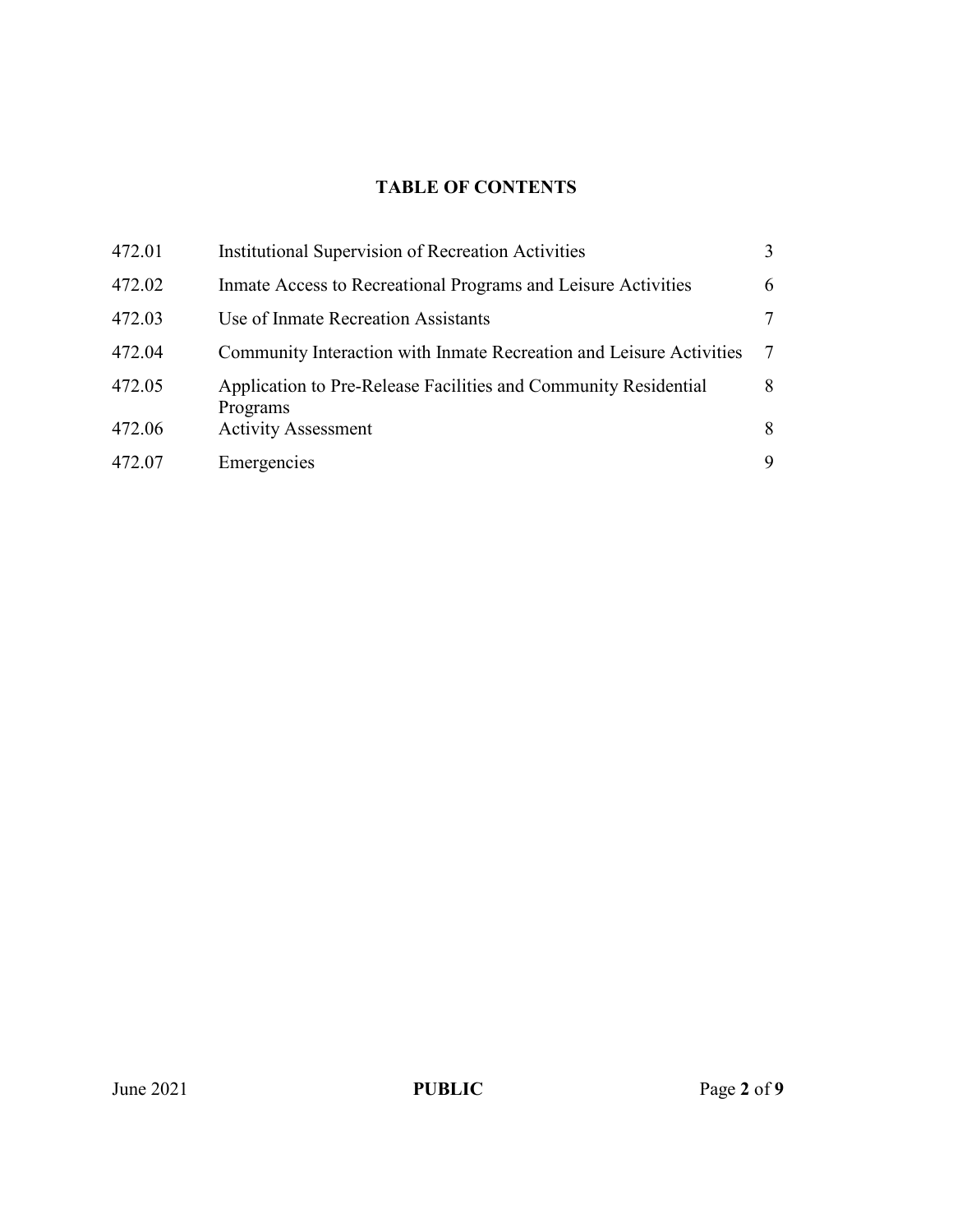#### **472.01 INSTITUTIONAL SUPERVISION OF RECREATION AND LEISURE SERVICES**

- 1. Each institution shall assign a staff member as the Institutional Recreation Supervisor (IRS) to oversee inmate recreation and leisure activities. Each institution shall also assign other staff members to assist in the planning and implementation of recreation and leisure time activities.
- 2. The education and experience of any candidate for the position of IRS should be considered by the appointing authority, including, but not limited to, education, correctional experience, training in recreation and/or leisure activities, and the ability to supervise the program. In institutions with more than one hundred (100) inmates, the position is full time.
- 3. Each Superintendent shall ensure that a Recreation and/or Leisure Activity Application or Special Activity Application is submitted to and approved by the Assistant Deputy Commissioner (ADC) of Reentry prior to the implementation of any recreation or leisure or activity.
- 4. Each Superintendent shall ensure the following activities occur:
	- A. Recreational Activity Movies:
		- 1. In accordance with the Motion Picture Association of America, ratings are as follows: G – General Audiences All Ages Admitted; PG – Parental Guidance Suggested Some Material May Not Be Suitable for Children; PG-13 – Parents Strongly Cautioned Some Material May be Inappropriate for Children Under 13; R – Restricted Under 17 Requires Accompanying Parent or Adult Guardian; NC-17 - No One 17 and Under Admitted; and, X – Persons Under 18 Not Admitted. On September 27, 1990, the X rating ceased from being utilized and was replaced with NC-17. For the purpose of Recreational Activity Movie selection for movies released prior to September 27, 1990, no Recreational Activity Movies rated R or X shall be shown to inmates. Only those Recreational Activity Movies rated G, PG or PG-13 that are in compliance with the Public Performance Rights Contract shall be shown to inmates. Out-takes and bonus materials from authorized movies, which also may be classified as unrated, shall not be shown.

**If**  $\text{PUBLIC}$  PubLIC Page 3 of 9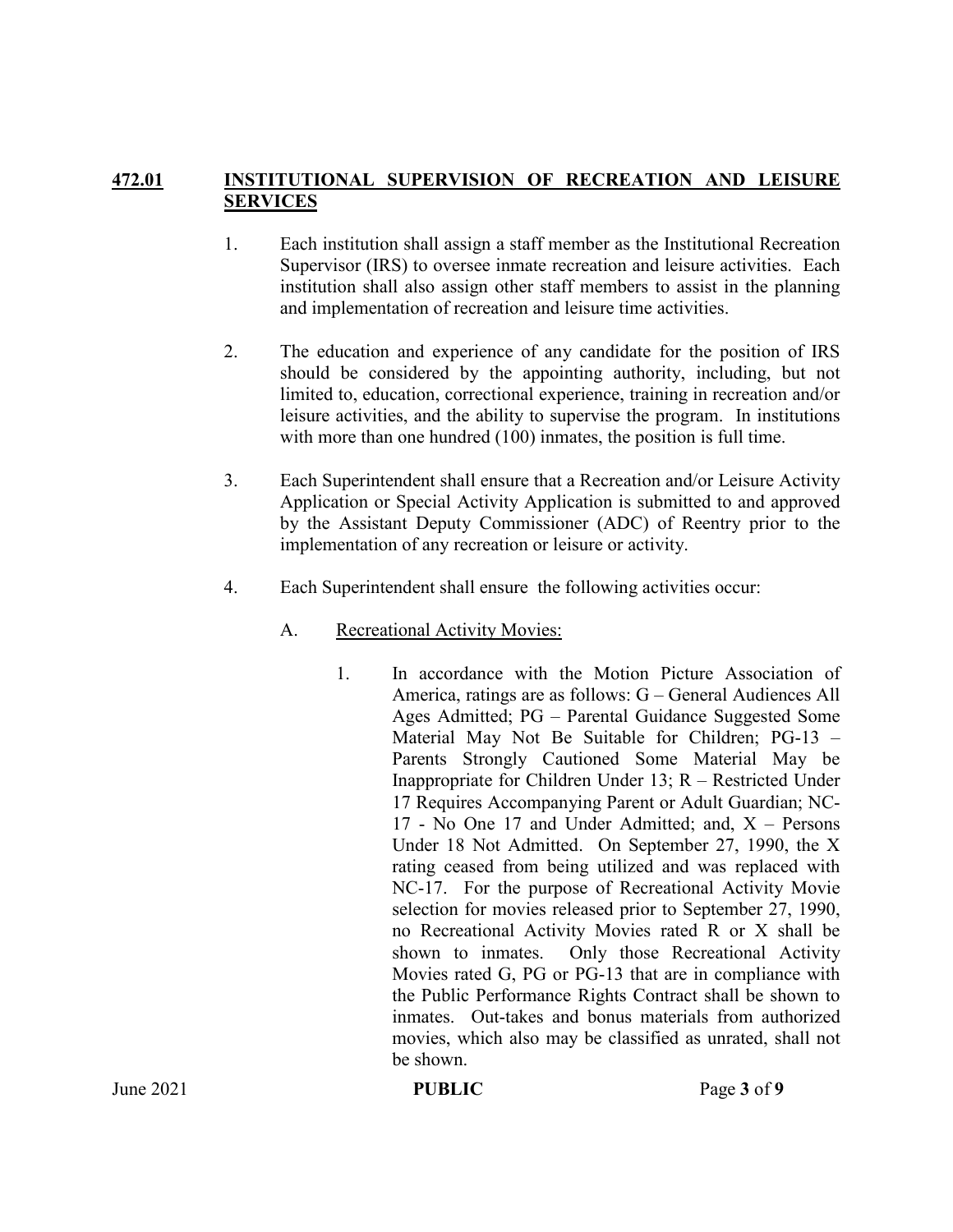- 2. Recreational Activity Movies shall generally be shown two (2) to three (3) times per week, exclusively on weekends or holidays. Superintendents may establish a schedule to show Recreational Activity Movies more frequently with written approval from their respective ADC. Factors impacting the decision to show Recreational Activity Movies more frequently shall be limited to the size of the viewing area, the degree of inmate idleness and work release schedules.
- 3. The same selection process and frequency restrictions shall apply to Recreational Activity Movies available in languages other than English.
- 4. The titles of Recreational Activity Movies that have been selected for viewing, but which have no rating due to their release preceding the adoption of the MPAA rating system, shall be reviewed by the Director of Treatment (DOT) and approved by the Deputy Superintendent of Reentry.

# B. Movies as Part of Vendor, Volunteer or Religious Programming or Special Activities:

- 1. Teachers, chaplains, and volunteers qualify as instructors, as they are providing inmates with knowledge of a particular subject and are, therefore, protected by the *EDUCATIONAL EXEMPTION PROVISION OF THE COPYRIGHT ACT, 17 U.S.C. § 110(1).*
- 2. Therapeutically appropriate movies that are rated R may be shown as part of a vendor facilitated program if the Deputy Superintendent of Reentry and vendor staff, together, request and receive the approval of the Superintendent.
- 3. Only those movies rated G, PG or PG-13 shall be shown to inmates as part of a volunteer, vendor, or religious program/special activity.
- 4. All titles and the ratings of all movies shown as part of a volunteer or religious program or special activity shall be included in the program or special activity application with

|           | . .           |             |
|-----------|---------------|-------------|
| June 2021 | <b>PUBLIC</b> | Page 4 of 9 |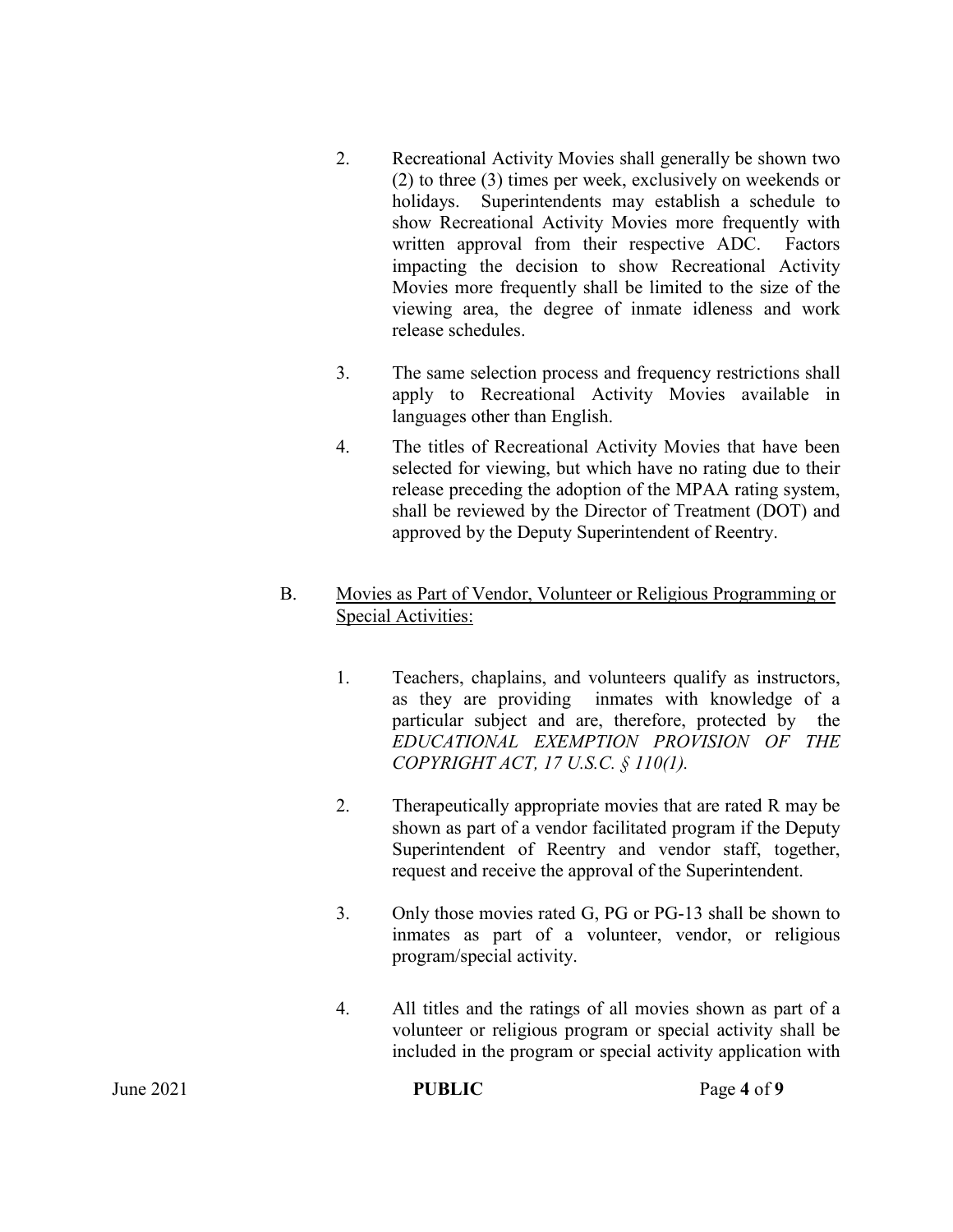an explanation of the anticipated value the movie will provide to the effectiveness of the recreation/leisure activity/special activity.

5. Movies shown as part of vendor, volunteer, religious programs or special activities shall not be subject to the frequency restrictions for Recreational Activity Movies.

#### C. Movies as Part of Education Programming:

- 1. Educational movies shown in the institutional library or as part of an education programming generally have no rating.
- 2. The titles of educational movies to be shown in the institutional library that are not rated shall be submitted to the DOT for prior approval and the not rated titles to be used for education programming shall be submitted to the institutional school principal for prior approval.
- 3. Movies shown in the institutional library or as part of education programming shall not be subject to the frequency restrictions for Recreational Activity Movies.

# D. The Duties and Responsibilities of Each Institution's Recreation Staff Shall Include, But Not Be Limited To:

- 1. Establishing schedules, calendars, postings, or other methods to inform both inmates and staff of existing and planned inmate recreation and leisure activities.
- 2. Entering enrollment, waiting lists and attendance information into appropriate Inmate Management System (IMS) screens.
- 3. Ensuring that all recreation and leisure activities are entered into the designated IMS screens.
- 4. Providing supervision for inmate recreation and leisure activities which supervision includes, but is not limited to:
	- a. Providing umpires and referees for athletic events;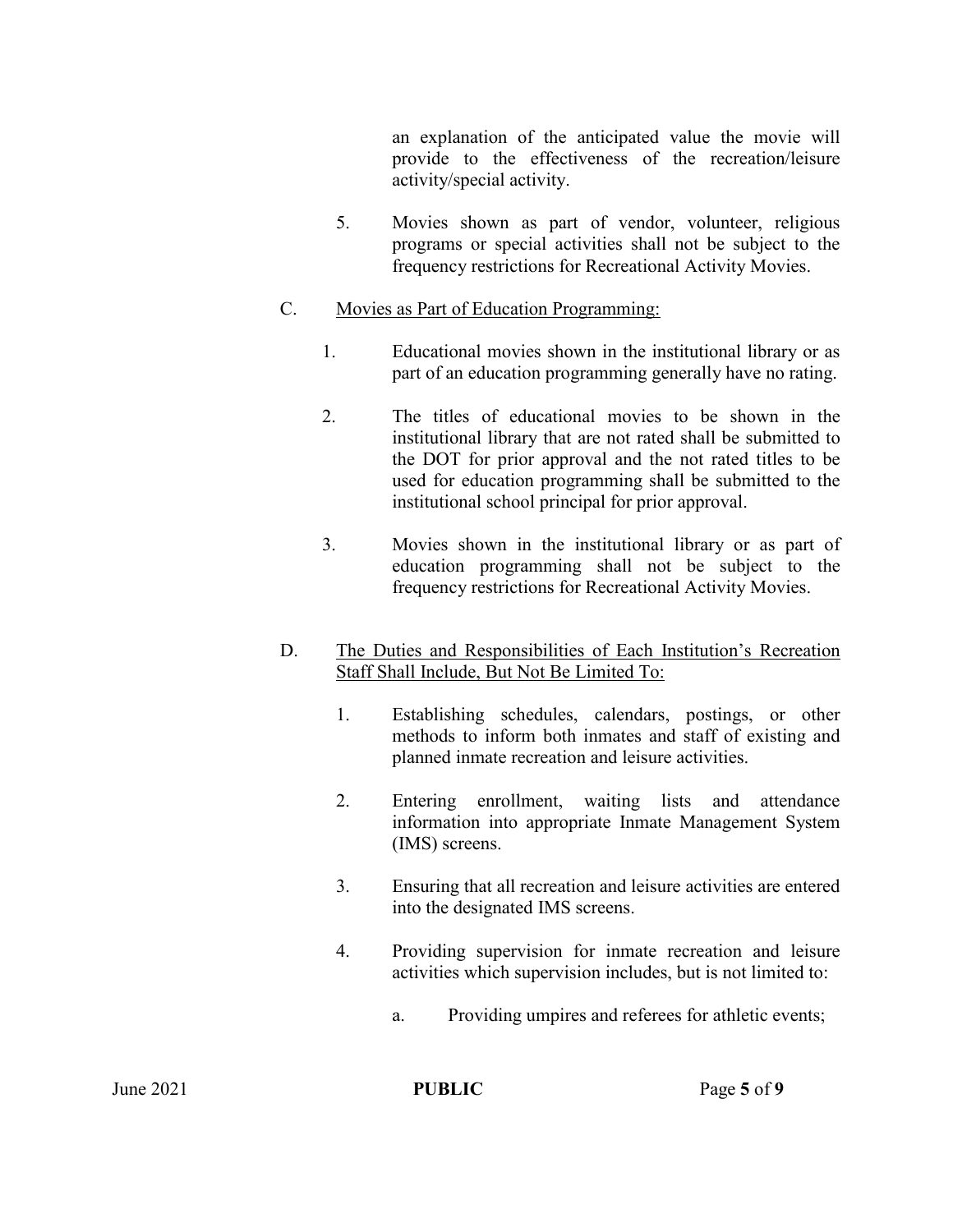- b. Utilizing inmate, staff or volunteer coaches and trainers whenever feasible;
- c. Utilizing community volunteers to plan, direct and carry out specialized cultural or leisure time activities.
- 5. Notifying the DOT or the Shift Commander whenever an inmate recreation or leisure activity requires additional institutional security resources.
- 6. Participating in institution staff meetings at the direction of the DOT.

#### **472.02 INMATE ACCESS TO RECREATIONAL AND LEISURE ACTIVITIES**

- 1. General It is the Department's policy to provide inmates within its custody equal access to recreational and leisure activities and equipment, including, when weather permits, outdoor exercise. However, such access may be restricted when the security of the staff, inmates, or institution is at risk.
- 2. Recreational and Leisure Activity Access for Inmates in General Population - Each institution within the Department shall specify time, location and descriptions for all daily recreation and leisure activities.
- 3. Recreational and Leisure Activity Access for Inmates in a Restrictive Housing Unit or a Departmental Disciplinary Unit - To maximize out-ofcell activities, the Superintendent or designee at each institution with an RHU or a DDU shall assess whether, and to what extent, out-of-cell recreational and leisure activities over and above five hours per week of out-of-cell recreation time (*i.e*., one hour per day, five days a week) per inmate are consistent with the safety and security of all staff and inmates in that RHU or DDU. Such additional out-of-cell activity may include, but not be limited to, additional recreation and leisure activities.

In assessing whether additional out-of-cell recreational or leisure activities or can safely be offered, the Superintendent or designee shall consider any factors deemed pertinent to such assessment, including but not limited to, the number of inmates in the RHU or DDU, the number of available correction officers, the number of available recreation and leisure activity staff, the availability of physical space in the unit, the nature of the threat posed by particular inmates, and/or the climate of the RHU or DDU.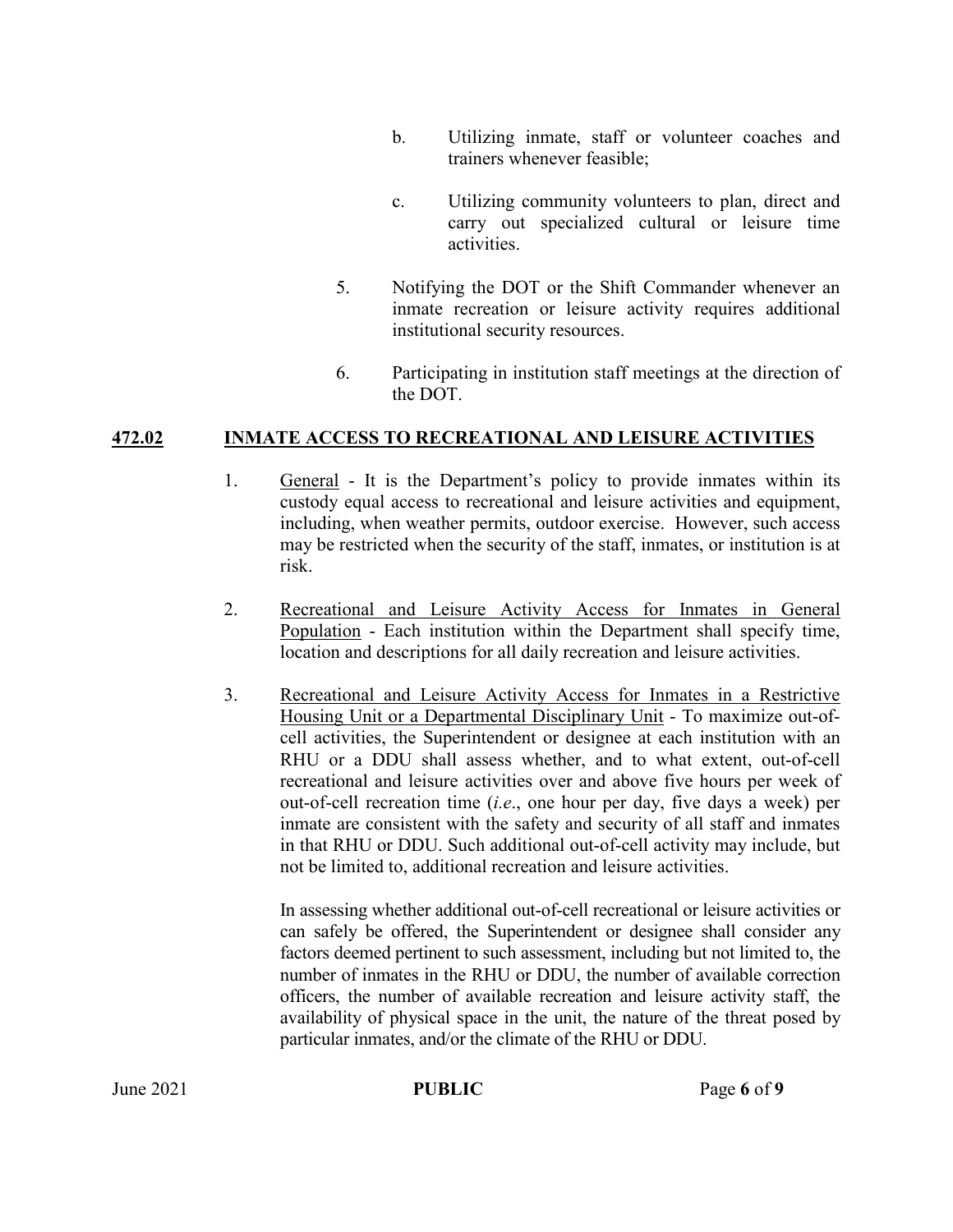#### **472.03 USE OF INMATE RECREATION ASSISTANTS**

- 1. General It is the Department's policy to utilize Inmate Recreation Assistants (IRA) to assist in the planning, development and execution of inmate recreation and leisure time activities.
- 2. Selection IRAs shall be selected in accordance with 103 DOC 450, *Institution Work Assignments*. Each institution's recreation staff shall provide selected IRAs with the necessary training to fulfill the requirements of the job assignment.
- 3. Duties and Responsibilities Under the supervision of the institution recreation staff, IRAs may be assigned:
	- a. To act as umpires or referees at athletic events;
	- b. To act as coaches for athletic activities in which they have specialized knowledge, skills or experience;
	- c. To provide clerical assistance in support of the institution's overall recreation program;
	- d. Any other tasks specified by the IRS which may assist or enhance recreation and leisure activities and do not violate inmate classification plans or place the security of the institution at risk.

#### **472.04 COMMUNITY INTERACTION WITH INMATE RECREATION AND LEISURE ACTIVITIES**

- 1. General It is the Department's policy to encourage community participation in the recreation and leisure activities of its institutions.
- 2. Community Activities– The Superintendent or designee may approve community groups for entering the institution to interact with approved inmate groups. Authorization to enter shall be approved in accordance with 103 DOC 501, *Institution Security Procedures*.
- 3. Community Recreation Volunteers Each institution is encouraged to utilize community recreation and leisure activity volunteers to assist in planning and operating recreation and leisure activities. Such persons must be approved as volunteers (see 103 CMR 485, *Volunteers and Volunteer Programs*).

**PUBLIC** Page 7 of 9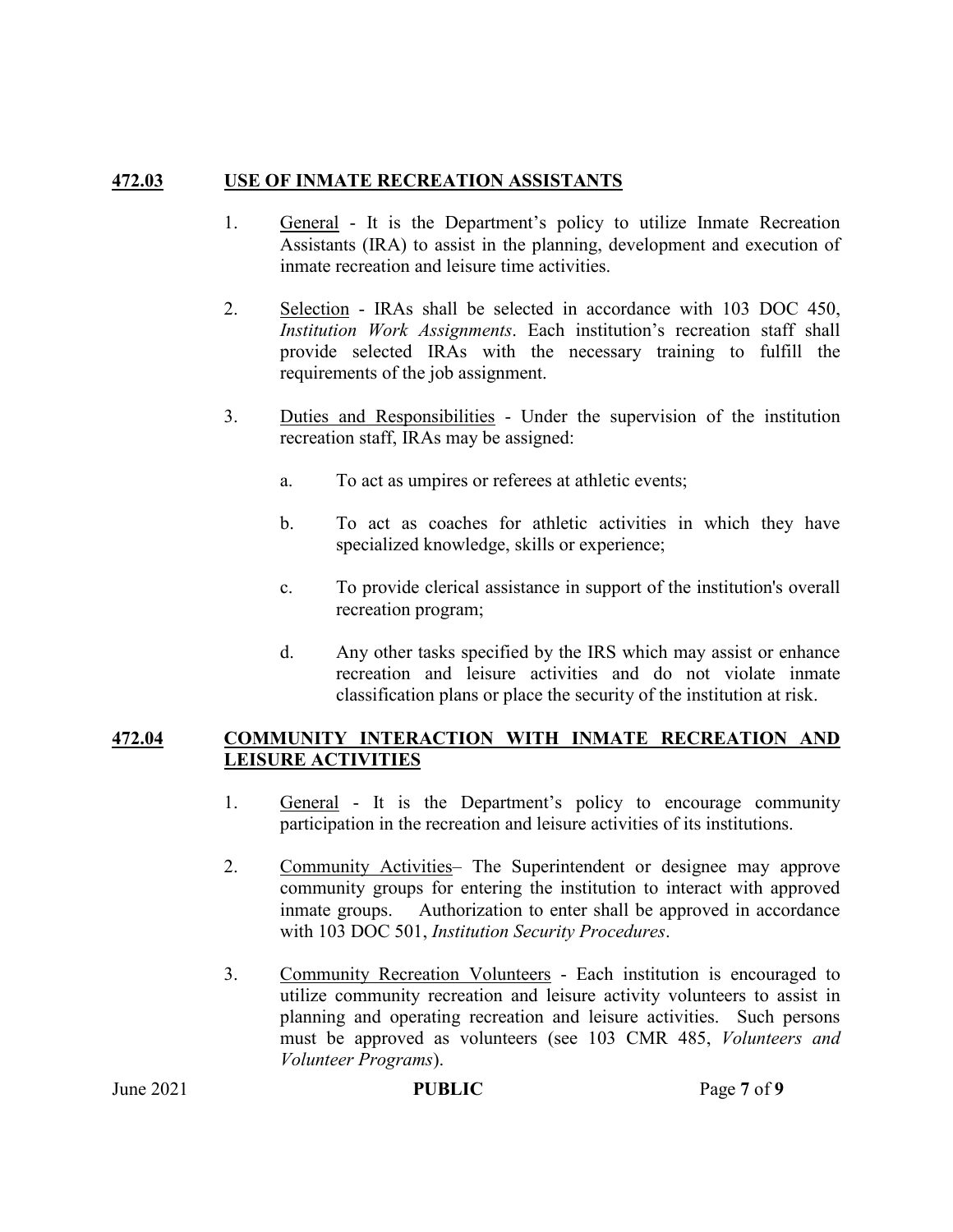3. Inmate Participation in the Community - Provided that an inmate's custodial status permits, they may be permitted to participate in community recreation events and cultural activities as specified and provided for under M.G.L. c. 127, § 90A and 103 CMR 463, *Furloughs*.

#### **472.05 APPLICATION TO PRE-RELEASE INSTITUTIONS AND COMMUNITY RESIDENTIAL PROGRAMS**

General - Pre-release institutions and community residential programs are not expected to provide the same range of recreation and leisure activities as provided in other Department institutions. However, pre-release institutions and community residential programs should provide some recreation and leisure activities within their premises. In addition, some inmates may be permitted to participate in community recreation events and cultural activities. (See 103 CMR 463, *Furloughs*, and 103 DOC 466, *Program Related Activity*)

# **472.06 ACTIVITY ASSESSMENT**

- 1. General It is the Department's policy to monitor all institution functions, and recreation and leisure activities on an on-going basis and to periodically assess the results of such monitoring to modify or eliminate existing recreation and leisure activities.
- 2. Recreation and Leisure Activity Monitoring Each institution shall establish a monitoring system that provides for an on-going review of recreation and leisure activities. This system shall include but not be limited to:
	- a. Formal attendance reports of all recreation and leisure activities;
	- b. A system for soliciting inmate suggestions, complaints and requests;
	- c. A system of periodic regular inspections and inventories of all recreation and leisure activities and equipment;
	- d. Periodic meetings with other institutional staff to solicit their suggestions regarding existing or proposed recreational and leisure activities.

The information obtained from this monitoring system shall be recorded and utilized to formulate the annual program assessment.